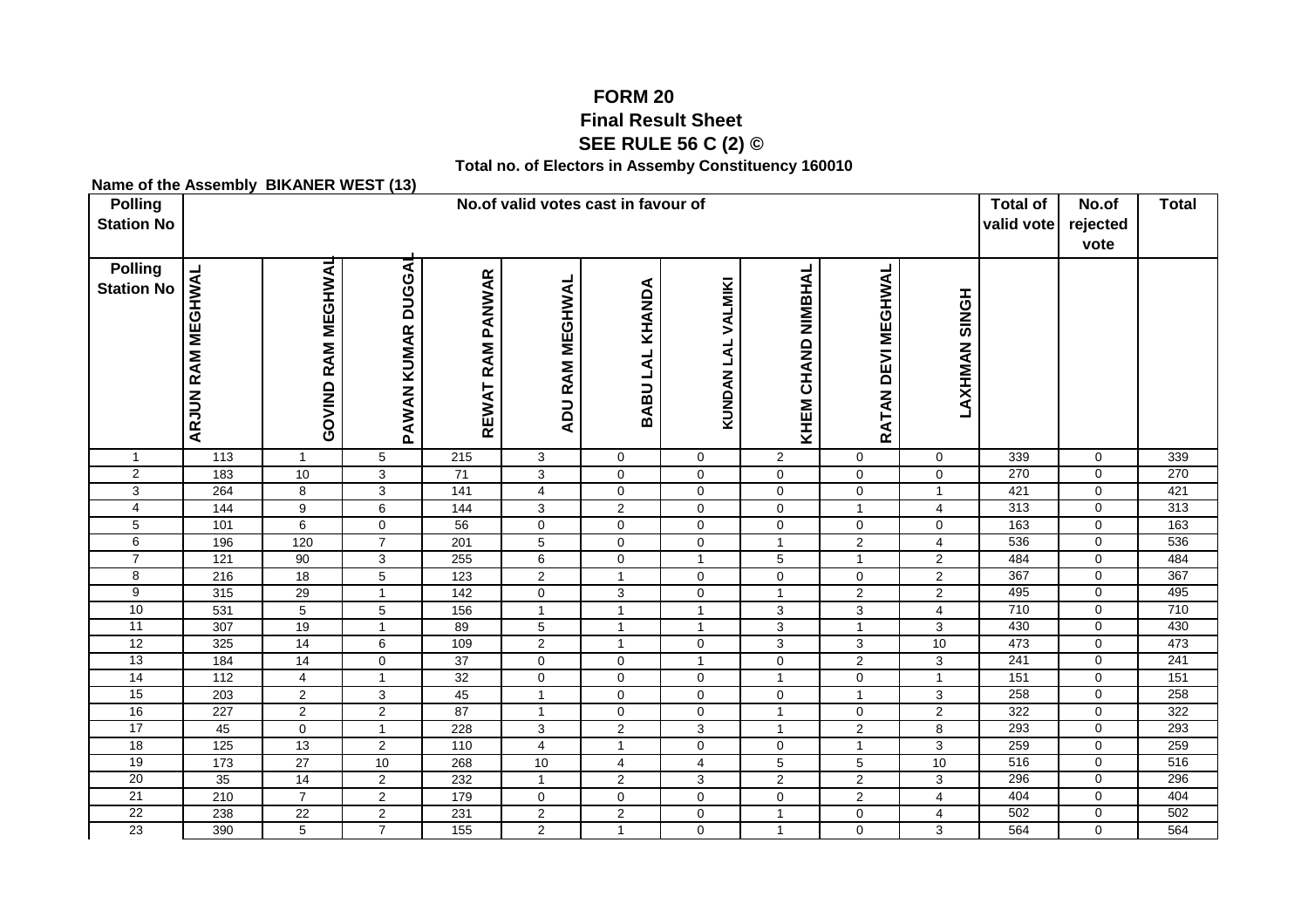| 24              |     |                         |                |                 |                     |                         |                |                |                |                         | 615              | $\mathbf 0$    | 615 |
|-----------------|-----|-------------------------|----------------|-----------------|---------------------|-------------------------|----------------|----------------|----------------|-------------------------|------------------|----------------|-----|
|                 | 466 | $\mathbf{1}$            | $\mathbf{1}$   | 143             | $\mathbf{1}$        | $\mathbf 0$             | 0              | -1             | $\mathbf{1}$   | $\mathbf{1}$            |                  |                |     |
| 25              | 255 | 9                       | 3              | 97              | $\overline{1}$      | $\mathbf 0$             | $\overline{1}$ | 0              | 0              | $\mathbf 0$             | 366              | $\Omega$       | 366 |
| 26              | 195 | $\overline{2}$          | $\mathbf 0$    | 94              | $\mathbf 0$         | $\mathbf{1}$            | $\overline{1}$ | $\mathbf 0$    | $\overline{1}$ | $\overline{4}$          | 298              | $\mathbf 0$    | 298 |
| 27              | 272 | $\overline{7}$          | 3              | 111             | $\mathbf{1}$        | $\mathbf{1}$            | $\mathbf 0$    | $\mathbf 0$    | $\mathbf{1}$   | 2                       | 398              | $\mathbf 0$    | 398 |
| 28              | 140 | 12                      | $\overline{1}$ | 152             | $\overline{2}$      | $\mathbf{1}$            | 70             | 3              | $\mathbf{1}$   | $\mathbf{1}$            | 383              | $\mathbf 0$    | 383 |
| 29              | 238 | 15                      | $\sqrt{5}$     | 210             | 5                   | 2                       | $\overline{1}$ | $\overline{4}$ | 2              | 9                       | 491              | $\Omega$       | 491 |
| 30              | 125 | 19                      | $\overline{7}$ | 412             | 12                  | 4                       | $\,$ 5 $\,$    | $\overline{1}$ | 0              | 8                       | 593              | $\mathbf 0$    | 593 |
| 31              | 97  | 31                      | 10             | 167             | $\overline{4}$      | $\mathbf 0$             | 8              | $\overline{1}$ | $\mathbf{1}$   | $\mathbf{1}$            | 320              | $\overline{0}$ | 320 |
| 32              | 63  | $\overline{\mathbf{4}}$ | $\mathbf{3}$   | 142             | $\mathbf{1}$        | $\mathsf{O}\xspace$     | $\overline{5}$ | $\overline{1}$ | $\pmb{0}$      | $\mathbf{1}$            | $\overline{220}$ | $\mathbf 0$    | 220 |
| 33              | 276 | 126                     | 13             | 390             | $\overline{7}$      | $\overline{\mathbf{c}}$ | 3              | $\overline{1}$ | 3              | 6                       | 827              | $\mathbf 0$    | 827 |
| 34              | 198 | 55                      | 21             | 233             | 8                   | 3                       | 89             | 5              | $\overline{2}$ | 6                       | 620              | $\mathbf 0$    | 620 |
| 35              | 357 | $\overline{4}$          | $\overline{5}$ | 186             | $\mathbf{1}$        | $\mathbf 0$             | $\mathbf 0$    | $\overline{2}$ | $\mathbf 0$    | 3                       | 558              | 0              | 558 |
| 36              | 237 | $10$                    | $\mathbf 2$    | 179             | $\overline{c}$      | $\mathbf{1}$            | $\mathbf 0$    | $\mathbf 0$    | 3              | $\mathbf{1}$            | 435              | 0              | 435 |
| 37              | 408 | 24                      | $\overline{2}$ | 178             | 6                   | $\mathbf{1}$            | 35             | $\overline{1}$ | $\mathbf{1}$   | 6                       | 662              | $\Omega$       | 662 |
| 38              | 207 | $\overline{2}$          | $\mathbf 0$    | 92              | $\overline{3}$      | $\mathbf 0$             | $\mathbf 0$    | $\overline{1}$ | $\mathbf 0$    | $\mathbf{1}$            | 306              | $\overline{0}$ | 306 |
| 39              | 233 | $\overline{7}$          | $\mathbf{1}$   | 71              | $\mathbf{1}$        | $\mathbf{1}$            | $\overline{2}$ | $\mathbf 0$    | 0              | 0                       | 316              | $\mathbf 0$    | 316 |
| 40              | 331 | $\,$ 5 $\,$             | $\mathbf 0$    | 111             | $\overline{2}$      | $\mathbf 0$             | $\mathbf 0$    | 0              | 0              | $\mathbf{1}$            | 450              | $\mathbf 0$    | 450 |
| 41              | 432 | $\mathbf{3}$            | $\mathbf 0$    | 148             | $\mathbf 0$         | 3                       | $\overline{1}$ | 0              | $\overline{1}$ | $\mathbf{1}$            | 589              | $\Omega$       | 589 |
| 42              | 415 | $\mathbf{3}$            | $\mathbf{1}$   | 104             | $\mathbf{1}$        | $\mathbf 0$             | $\Omega$       | $\overline{1}$ | $\Omega$       | $\mathbf 0$             | 525              | $\mathbf 0$    | 525 |
| 43              | 107 | 14                      | $\overline{5}$ | 271             | 8                   | $\mathbf 0$             | $\overline{2}$ | $\mathbf 0$    | 0              | 3                       | 410              | $\mathbf 0$    | 410 |
| 44              | 403 | $\overline{7}$          | 6              | 107             | 3                   | $\mathbf 0$             | $\overline{2}$ | $\Omega$       | 0              | 3                       | $\overline{531}$ | $\Omega$       | 531 |
| 45              | 263 | $\,6\,$                 | $\mathbf 0$    | 226             | $\mathbf{1}$        | $\mathsf{O}\xspace$     | $\mathbf 0$    | $\mathbf 0$    | $\overline{1}$ | 3                       | 500              | $\mathbf 0$    | 500 |
| 46              | 407 | $\mathbf{1}$            | $\mathbf 0$    | 115             | $\mathbf{1}$        | $\mathbf{1}$            | $\mathbf 0$    | $\overline{1}$ | $\mathbf 0$    | $\boldsymbol{2}$        | 528              | $\mathbf 0$    | 528 |
| 47              | 127 | $\overline{2}$          | 10             | 81              | $\mathbf{1}$        | $\mathbf 0$             | $\mathbf 0$    | $\overline{1}$ | $\overline{2}$ | $\overline{5}$          | 229              | $\overline{0}$ | 229 |
| 48              | 31  | 5                       | 3              | 128             | $\overline{7}$      | $\mathbf 0$             | $\overline{1}$ | $\mathbf 0$    | 0              | $\mathbf{1}$            | 176              | $\mathbf 0$    | 176 |
| 49              | 49  | $\overline{4}$          | 8              | 288             | 0                   | $\mathbf 0$             | 10             | $\mathbf 0$    | $\mathbf{1}$   | $\overline{\mathbf{c}}$ | 362              | $\mathbf 0$    | 362 |
| 50              | 31  | 6                       | $\overline{7}$ | 276             | 5                   | 2                       | $\Omega$       | $\Omega$       | $\overline{2}$ | $\overline{2}$          | 331              | $\mathbf 0$    | 331 |
| $\overline{51}$ | 89  | $\mathbf{1}$            | $\sqrt{2}$     | 129             | $\overline{c}$      | $\mathbf{1}$            | $\mathbf 0$    | $\pmb{0}$      | $\mathbf 0$    | $\overline{c}$          | 226              | 0              | 226 |
| 52              | 10  | $\sqrt{2}$              | $\sqrt{3}$     | 213             | $\mathsf{O}\xspace$ | $\overline{c}$          | 3              | $\overline{2}$ | $\mathbf{1}$   | $\overline{7}$          | 243              | $\Omega$       | 243 |
| 53              | 224 | $\mathbf{1}$            | $\mathbf 0$    | 41              | $\mathbf{1}$        | $\mathbf 0$             | $\mathbf 0$    | $\mathbf 0$    | 3              | $\mathbf 0$             | 270              | $\mathbf 0$    | 270 |
| 54              | 240 | $\mathbf{1}$            | $\mathbf 0$    | 64              | $\overline{1}$      | $\overline{1}$          | $\mathbf 0$    | $\mathbf 0$    | $\overline{0}$ | $\overline{2}$          | 309              | $\overline{0}$ | 309 |
| 55              | 367 | $\mathbf{1}$            | 9              | 131             | 0                   | $\mathbf 0$             | $\mathbf 0$    | $\mathbf 0$    | 0              | $\mathbf{1}$            | 509              | $\mathbf 0$    | 509 |
| 56              | 280 | $\mathbf 0$             | $\mathbf{1}$   | 103             | $\mathbf 0$         | $\mathbf 0$             | $\overline{1}$ | $\mathbf 0$    | 0              | $\mathbf{1}$            | 386              | $\mathbf 0$    | 386 |
| 57              | 254 | $\mathbf 0$             | $\mathbf 0$    | 58              | $\overline{2}$      | $\mathbf 0$             | $\mathbf 0$    | 0              | $\mathbf 0$    | $\mathbf 0$             | 314              | $\mathbf 0$    | 314 |
| 58              | 223 | $\overline{2}$          | $\sqrt{5}$     | 239             | $\overline{c}$      | $\mathbf{1}$            | $\overline{1}$ | $\Omega$       | $\Omega$       | $\overline{c}$          | 475              | $\mathbf{0}$   | 475 |
| 59              | 353 | $\mathbf{3}$            | 3              | 199             | $\mathbf{1}$        | $\mathbf 0$             | $\overline{1}$ | 0              | $\mathbf{1}$   | $\mathbf{1}$            | 562              | $\mathbf 0$    | 562 |
| 60              | 252 | $\mathbf{3}$            | $\mathbf 0$    | 111             | $\overline{1}$      | $\mathbf 0$             | $\overline{1}$ | 0              | 0              | $\mathbf{1}$            | 369              | $\mathbf 0$    | 369 |
| 61              | 297 | $\mathbf{1}$            | $\overline{2}$ | 306             | $\mathbf{1}$        | $\mathsf{O}\xspace$     | $\mathbf 0$    | $\mathbf{0}$   | 0              | $\mathsf{O}\xspace$     | 607              | $\mathbf 0$    | 607 |
| 62              | 258 | 2                       | $\mathbf 0$    | 151             | $\mathbf{1}$        | $\mathbf 0$             | $\mathbf 0$    | $\mathbf 0$    | $\mathbf{1}$   | $\mathbf 0$             | 413              | $\mathbf 0$    | 413 |
| 63              | 291 | $\mathbf 0$             | $\mathbf 0$    | 129             | $\overline{1}$      | $\mathbf 0$             | $\mathbf 0$    | $\mathbf 0$    | 0              | $\mathbf 0$             | 421              | $\mathbf 0$    | 421 |
| 64              | 250 | $\mathbf{1}$            | 5              | 167             | $\mathbf{1}$        | $\mathbf 0$             | $\mathbf 0$    | 0              | $\overline{1}$ | $\mathbf{1}$            | 426              | $\mathbf 0$    | 426 |
| 65              | 190 | $\mathbf{1}$            | 4              | 152             | 0                   | $\mathbf{1}$            | $\mathbf 0$    | $\mathbf 0$    | 0              | 0                       | 348              | $\mathbf 0$    | 348 |
| 66              | 149 | $\mathbf{1}$            | 3              | 108             | $\overline{c}$      | $\mathbf 0$             | $\Omega$       | $\Omega$       | 0              | 0                       | 263              | $\mathbf 0$    | 263 |
| 67              | 311 | $\mathbf{1}$            | $\mathbf{3}$   | $\frac{155}{ }$ | $\mathbf{1}$        | $\mathbf{1}$            | $\mathbf 0$    | $\overline{0}$ | $\mathbf{1}$   | 0                       | 473              | 0              | 473 |
|                 |     |                         |                |                 |                     |                         |                |                |                |                         |                  |                |     |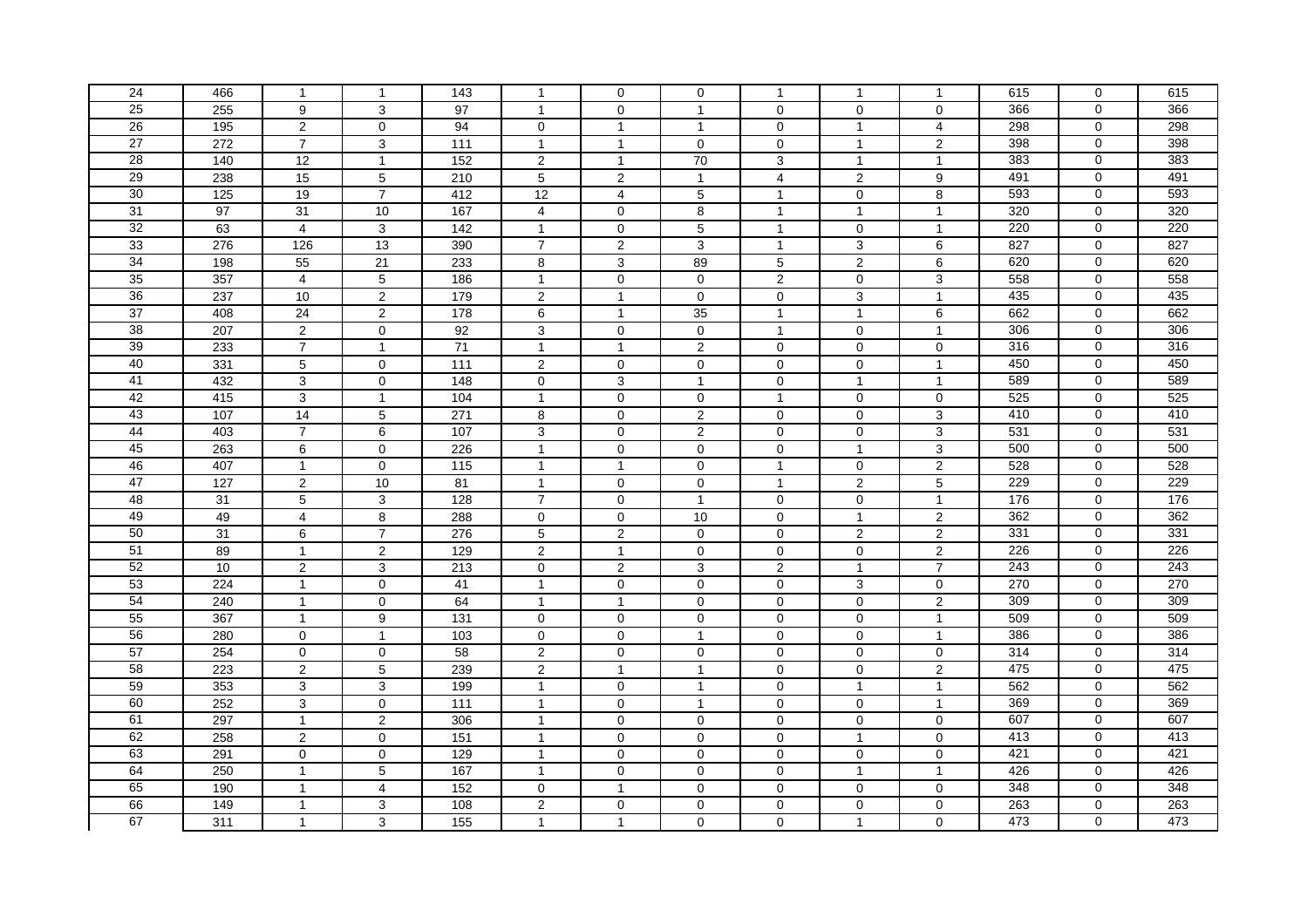| 68               | 400 | $\overline{2}$          | 9                   | 109               | $\mathbf{1}$            | $\mathbf 0$    | 0              | 0                       | $\mathbf{1}$            | 6                   | 528 | $\mathbf 0$    | 528 |
|------------------|-----|-------------------------|---------------------|-------------------|-------------------------|----------------|----------------|-------------------------|-------------------------|---------------------|-----|----------------|-----|
| 69               | 272 | $\overline{4}$          | $\overline{4}$      | 90                | $\overline{1}$          | $\overline{1}$ | $\mathbf 0$    | $\mathbf 0$             | $\mathbf 0$             | $\overline{1}$      | 373 | $\Omega$       | 373 |
| 70               | 364 | 6                       | 2                   | $\frac{117}{117}$ | $\overline{2}$          | $\mathbf 0$    | $\overline{1}$ | $\overline{1}$          | 0                       | $\overline{4}$      | 497 | $\mathbf 0$    | 497 |
| 71               | 74  | 2                       | 5                   | 95                | 4                       | $\mathbf 0$    | $\overline{1}$ | $\mathbf 0$             | 0                       | 2                   | 183 | $\mathbf 0$    | 183 |
| $\overline{72}$  | 109 | $\mathbf{3}$            | 8                   | 141               | $\overline{2}$          | 2              | $\overline{1}$ | $\mathbf 0$             | 0                       | $\overline{4}$      | 270 | $\mathbf 0$    | 270 |
| 73               | 208 | $\mathbf{1}$            | $\overline{2}$      | 166               | $\mathbf 0$             | $\mathbf 0$    | $\Omega$       | $\mathbf 0$             | $\overline{1}$          | $\overline{4}$      | 382 | $\Omega$       | 382 |
| 74               | 183 | $\,$ 5 $\,$             | $\overline{2}$      | 67                | $\mathbf{1}$            | $\mathbf 0$    | $\mathbf 0$    | $\mathbf 0$             | $\mathbf 0$             | 4                   | 262 | $\mathbf 0$    | 262 |
| 75               | 162 | $\boldsymbol{9}$        | $\mathbf{3}$        | 167               | 3                       | $\pmb{0}$      | 10             | $\mathbf 0$             | $\mathbf{1}$            | 6                   | 361 | $\overline{0}$ | 361 |
| 76               | 165 | $\bf8$                  | 8                   | 286               | 14                      | $\overline{7}$ | $\overline{2}$ | $\mathbf 0$             | $\overline{1}$          | 10                  | 501 | $\mathbf 0$    | 501 |
| 77               | 110 | $\mathbf 0$             | $\overline{c}$      | 78                | $\mathbf{1}$            | $\mathbf 0$    | 0              | 0                       | 0                       | 0                   | 191 | $\mathbf 0$    | 191 |
| 78               | 183 | $\overline{4}$          | $\overline{7}$      | 198               | $\overline{2}$          | $\mathbf 0$    | $\mathbf{1}$   | $\Omega$                | $\overline{2}$          | 5                   | 402 | $\mathbf 0$    | 402 |
| 79               | 114 | $\mathbf{1}$            | $\mathbf 0$         | 193               | $\mathbf{1}$            | $\mathbf{1}$   | $\mathbf 0$    | $\mathbf 0$             | $\mathbf 0$             | $\mathbf 0$         | 310 | $\mathbf 0$    | 310 |
| 80               | 263 | 6                       | $10$                | 302               | 3                       | $\mathbf 0$    | $\overline{1}$ | $\mathbf 0$             | $\overline{\mathbf{c}}$ | 6                   | 593 | 0              | 593 |
| 81               | 220 | $\,6\,$                 | 8                   | 270               | 5                       | $\mathbf{1}$   | $\overline{1}$ | $\overline{1}$          | $\mathbf 2$             | 3                   | 517 | $\Omega$       | 517 |
| 82               | 393 | $\overline{2}$          | $\mathbf 0$         | 230               | $\mathbf{1}$            | $\mathbf{1}$   | $\overline{2}$ | 0                       | $\mathbf 0$             | $\overline{2}$      | 631 | $\overline{0}$ | 631 |
| 83               | 110 | $\overline{5}$          | $\mathbf{3}$        | 459               | $\overline{2}$          | $\mathbf 0$    | $\overline{5}$ | $\mathbf 0$             | 0                       | $\overline{2}$      | 586 | $\mathbf 0$    | 586 |
| 84               | 236 | $\overline{c}$          | $\mathbf{1}$        | 258               | $\overline{2}$          | 2              | $\overline{1}$ | -1                      | $\mathbf{1}$            | 3                   | 507 | $\mathbf 0$    | 507 |
| 85               | 199 | $\overline{2}$          | 11                  | 362               | 8                       | $\mathbf 0$    | $\mathbf 0$    | $\overline{1}$          | $\overline{2}$          | $\overline{2}$      | 587 | $\Omega$       | 587 |
| 86               | 224 | $\overline{2}$          | 19                  | 238               | $\overline{4}$          | $\mathbf 0$    | $\Omega$       | $\Omega$                | 0                       | $\mathbf 0$         | 487 | $\mathbf 0$    | 487 |
| 87               | 314 | $\mathbf 0$             | $\overline{2}$      | 90                | 0                       | $\mathbf{1}$   | $\mathbf 0$    | $\mathbf 0$             | 0                       | $\mathbf 0$         | 407 | $\mathbf 0$    | 407 |
| 88               | 385 | $\overline{\mathbf{4}}$ | $\overline{4}$      | 294               | $\mathbf 0$             | $\mathbf 0$    | $\mathbf 0$    | $\overline{1}$          | $\mathbf{1}$            | $\overline{c}$      | 691 | $\Omega$       | 691 |
| 89               | 288 | $\overline{20}$         | 9                   | $\frac{114}{114}$ | $\mathbf{1}$            | $\mathbf{1}$   | $\mathbf 0$    | $\overline{1}$          | $\mathbf 0$             | $\mathbf{1}$        | 435 | $\mathbf 0$    | 435 |
| 90               | 251 | 3                       | $\mathbf 0$         | 132               | $\mathbf 0$             | $\mathbf 0$    | $\mathbf 0$    | $\mathbf 0$             | $\mathbf 0$             | $\mathbf 0$         | 386 | $\mathbf 0$    | 386 |
| 91               | 346 | $\overline{4}$          | $\overline{4}$      | 169               | $\mathbf 0$             | $\mathbf 0$    | $\mathbf 0$    | $\mathbf 0$             | 0                       | 0                   | 523 | $\overline{0}$ | 523 |
| 92               | 221 | 2                       | $\mathbf{1}$        | 103               | 5                       | $\mathbf 0$    | $\overline{1}$ | 0                       | 0                       | $\overline{2}$      | 335 | $\mathbf 0$    | 335 |
| 93               | 78  | $\mathbf 0$             | $\overline{7}$      | 272               | 3                       | $\mathbf{1}$   | $\mathbf 0$    | $\overline{1}$          | 2                       | 3                   | 367 | $\mathbf 0$    | 367 |
| 94               | 76  | $\overline{4}$          | $\overline{7}$      | 233               | $\overline{2}$          | $\overline{1}$ | $\overline{1}$ | $\overline{2}$          | 0                       | 3                   | 329 | $\mathbf 0$    | 329 |
| 95               | 100 | $\mathbf{1}$            | $\sqrt{3}$          | 328               | $\mathbf{1}$            | $\mathbf 0$    | $\mathbf 0$    | $\overline{1}$          | $\mathbf 0$             | $\pmb{0}$           | 434 | $\mathbf 0$    | 434 |
| 96               | 312 | $\mathbf 0$             | $\mathbf 2$         | 103               | $\mathbf{1}$            | $\mathbf 0$    | $\overline{1}$ | 0                       | $\mathbf{1}$            | 0                   | 420 | $\mathbf 0$    | 420 |
| 97               | 346 | $\pmb{0}$               | $\mathbf 0$         | 81                | $\mathbf{1}$            | $\mathbf 0$    | $\mathbf 0$    | $\overline{1}$          | $\mathbf 0$             | $\mathbf{1}$        | 430 | $\mathbf 0$    | 430 |
| $\overline{98}$  | 264 | $\mathbf{0}$            | $\mathbf 0$         | 100               | $\overline{1}$          | $\mathbf 0$    | $\mathbf 0$    | $\mathbf 0$             | $\overline{0}$          | 3                   | 368 | $\overline{0}$ | 368 |
| 99               | 333 | $\mathbf 0$             | $\overline{4}$      | 49                | $\mathbf 0$             | $\mathbf 0$    | 0              | $\mathbf 0$             | 0                       | 0                   | 386 | $\mathbf 0$    | 386 |
| 100              | 228 | $\mathbf{1}$            | $\mathbf{1}$        | 59                | $\mathbf 0$             | $\mathbf 0$    | $\mathbf 0$    | $\mathbf 0$             | 0                       | $\mathbf{1}$        | 290 | $\mathbf 0$    | 290 |
| 101              | 186 | $\overline{1}$          | 4                   | 122               | $\mathbf{1}$            | $\mathbf 0$    | $\mathbf 0$    | $\overline{1}$          | $\mathbf 0$             | 4                   | 319 | $\mathbf 0$    | 319 |
| 102              | 261 | $\mathbf{1}$            | $\mathbf{1}$        | 76                | $\mathbf 0$             | $\mathbf 0$    | $\Omega$       | $\Omega$                | $\Omega$                | 3                   | 342 | $\mathbf 0$    | 342 |
| 103              | 346 | 3                       | 3                   | 98                | $\mathsf 0$             | $\mathbf 0$    | 0              | 0                       | 0                       | 0                   | 450 | $\mathbf 0$    | 450 |
| 104              | 285 | $\mathbf{3}$            | $\mathbf 0$         | $\frac{111}{111}$ | $\mathsf{O}\xspace$     | $\overline{1}$ | $\overline{1}$ | $\mathbf 0$             | $\mathbf 0$             | 0                   | 401 | $\mathbf 0$    | 401 |
| 105              | 193 | $\pmb{0}$               | $\mathsf{O}\xspace$ | 90                | $\mathsf{O}\xspace$     | $\mathbf{0}$   | $\mathbf 0$    | $\mathbf{0}$            | 0                       | $\mathsf{O}\xspace$ | 283 | $\mathbf 0$    | 283 |
| 106              | 299 | $\overline{7}$          | 2                   | 114               | $\mathbf{1}$            | $\mathbf 0$    | $\mathbf 0$    | $\mathbf 0$             | $\mathbf{1}$            | $\mathbf 0$         | 424 | $\mathbf 0$    | 424 |
| 107              | 421 | $\mathbf 0$             | $\sqrt{5}$          | 155               | 3                       | $\overline{1}$ | $\mathbf 0$    | $\mathbf 0$             | 0                       | $\mathbf{1}$        | 586 | $\mathbf 0$    | 586 |
| 108              | 174 | $\mathbf{3}$            | $\overline{4}$      | 121               | $\mathbf{1}$            | $\mathbf 0$    | $\overline{1}$ | 0                       | 0                       | $\mathbf{1}$        | 305 | $\mathbf 0$    | 305 |
| 109              | 75  | 6                       | 6                   | 212               | $\overline{\mathbf{c}}$ | $\mathbf{1}$   | $\mathbf 0$    | $\mathbf 0$             | $\mathbf{1}$            | 0                   | 303 | $\mathbf 0$    | 303 |
| 110              | 457 | $\pmb{0}$               | 4                   | 116               | $\overline{c}$          | $\mathbf{1}$   | $\overline{1}$ | $\overline{\mathbf{1}}$ | $\Omega$                | 3                   | 585 | $\mathbf 0$    | 585 |
| $\frac{111}{11}$ | 224 | $\overline{2}$          | $\mathbf{1}$        | 83                | $\mathbf{1}$            | $\mathbf 0$    | $\mathbf 0$    | $\mathbf 0$             | 0                       | $\mathbf{1}$        | 312 | 0              | 312 |
|                  |     |                         |                     |                   |                         |                |                |                         |                         |                     |     |                |     |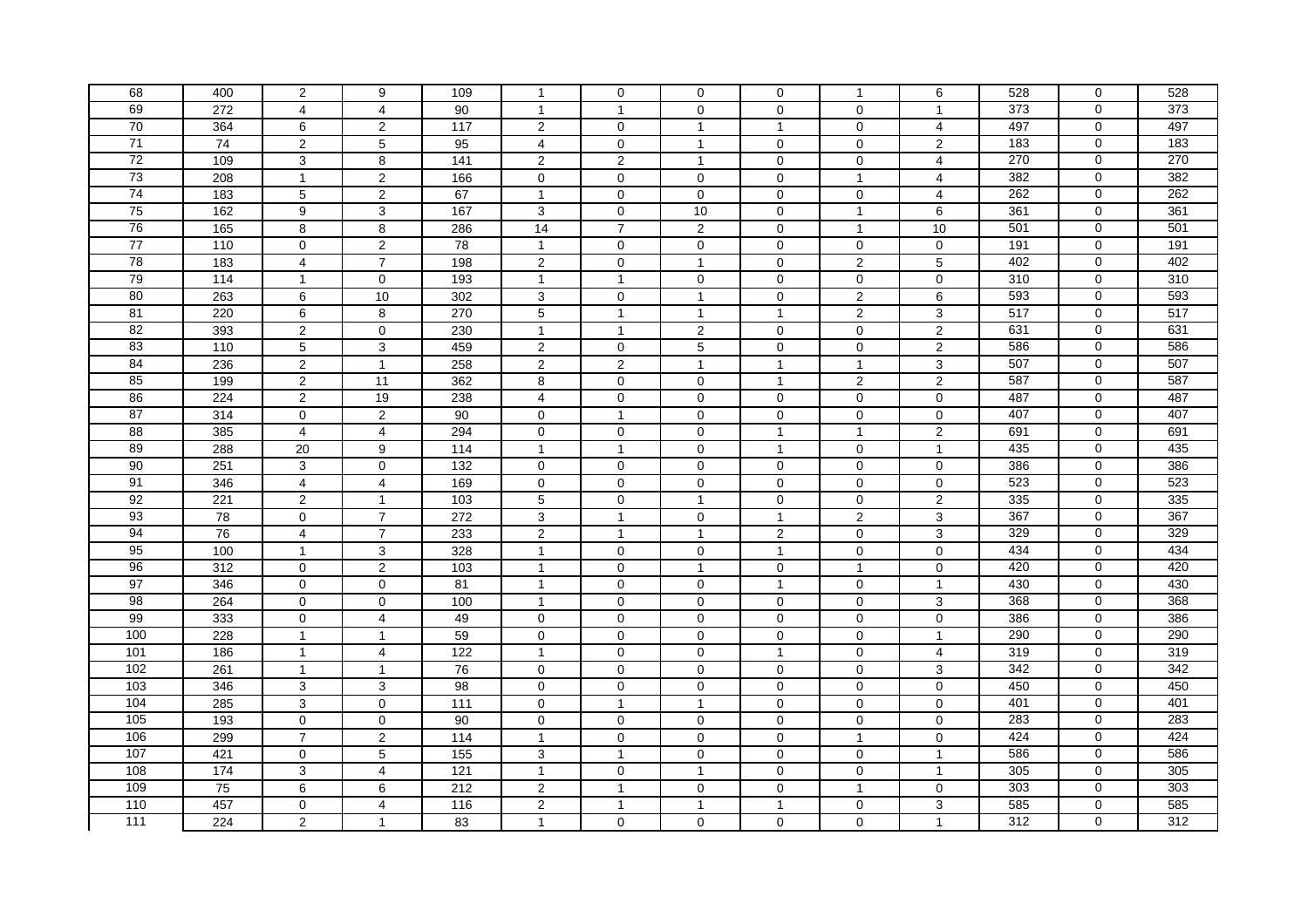| 112        | 187        | 0                                | 3                | 68               | $\mathbf{1}$                   | 0                             | 0                | 0                       | 0                             | $\mathbf 0$                 | 259        | 0              | 259 |
|------------|------------|----------------------------------|------------------|------------------|--------------------------------|-------------------------------|------------------|-------------------------|-------------------------------|-----------------------------|------------|----------------|-----|
| 113        |            | $\overline{1}$                   |                  | 96               |                                | $\mathbf 0$                   | $\mathbf 0$      | $\Omega$                | $\Omega$                      | $\overline{1}$              | 352        | $\Omega$       | 352 |
| 114        | 249<br>342 |                                  | $\mathbf{3}$     | $\frac{1}{143}$  | $\overline{2}$<br>$\mathbf{1}$ |                               |                  | $\mathbf{1}$            | $\mathbf{1}$                  |                             | 493        | $\mathbf 0$    | 493 |
|            |            | $\mathbf 0$                      | $\overline{1}$   |                  |                                | $\mathbf 0$                   | 3                |                         |                               | $\mathbf{1}$                |            | $\mathbf 0$    | 494 |
| 115<br>116 | 364        | $\overline{2}$<br>$\overline{2}$ | $\overline{1}$   | 123<br>205       | 4<br>3                         | $\mathbf 0$<br>$\overline{2}$ | $\mathbf 0$<br>2 | $\mathbf 0$<br>$\Omega$ | $\mathbf 0$<br>$\overline{2}$ | $\mathbf 0$<br>$\mathbf{1}$ | 494<br>584 | $\mathbf 0$    | 584 |
| 117        | 358        |                                  | 9                |                  |                                |                               |                  |                         |                               |                             |            | $\Omega$       | 456 |
|            | 239        | 2                                | 3                | 203              | 6                              | $\mathbf 0$                   | $\mathbf{1}$     | $\Omega$                | $\Omega$                      | $\overline{2}$              | 456        |                |     |
| 118        | 339        | $\sqrt{2}$                       | $\overline{1}$   | 84               | 0                              | $\mathbf 0$                   | $\mathbf 0$      | $\mathbf 0$             | 0                             | $\mathbf 0$                 | 426        | $\Omega$       | 426 |
| 119        | 354        | $\mathbf{1}$                     | 3                | 149              | $\mathbf{1}$                   | $\pmb{0}$                     | 0                | $\overline{1}$          | $\mathbf 0$                   | $\mathbf{1}$                | 510        | $\overline{0}$ | 510 |
| 120        | 221        | $\mathbf{3}$                     | $\overline{1}$   | 130              | $\mathbf{1}$                   | $\mathbf{1}$                  | $\mathbf{1}$     | $\mathbf 0$             | $\mathbf 0$                   | $\overline{2}$              | 360        | $\mathbf 0$    | 360 |
| 121        | 335        | $\mathbf 0$                      | 15               | 101              | $\mathbf{1}$                   | 0                             | $\mathbf 0$      | $\mathbf 0$             | 0                             | 0                           | 452        | $\mathbf 0$    | 452 |
| 122        | 440        | $\mathbf{1}$                     | 13               | 65               | $\overline{2}$                 | $\Omega$                      | $\Omega$         | $\Omega$                | 0                             | $\mathbf{1}$                | 522        | $\mathbf 0$    | 522 |
| 123        | 243        | 2                                | 3                | 115              | 4                              | $\mathbf 0$                   | 2                | $\Omega$                | $\mathbf{1}$                  | 4                           | 374        | $\mathbf 0$    | 374 |
| 124        | 239        | 24                               | 5                | 314              | 10                             | $\mathbf{1}$                  | 4                | $\overline{4}$          | 3                             | 10                          | 614        | $\Omega$       | 614 |
| 125        | 120        | $\mathbf 0$                      | 6                | 215              | 6                              | $\mathbf{1}$                  | $\mathbf{1}$     | $\mathbf 0$             | 0                             | 9                           | 358        | $\Omega$       | 358 |
| 126        | 189        | $\overline{2}$                   | $\overline{1}$   | 89               | 0                              | $\mathbf 0$                   | $\mathbf 0$      | $\overline{1}$          | $\mathbf{1}$                  | $\mathbf 0$                 | 283        | $\overline{0}$ | 283 |
| 127        | 60         | $\overline{2}$                   | 4                | 338              | 8                              | $\overline{2}$                | 5                | $\mathbf 0$             | $\mathbf{1}$                  | 3                           | 423        | 0              | 423 |
| 128        | 201        | 2                                | $\overline{7}$   | 84               | 4                              | 0                             | 0                | $\mathbf 0$             | $\mathbf{1}$                  | $\overline{2}$              | 301        | $\mathbf 0$    | 301 |
| 129        | 243        | $\overline{4}$                   | $\overline{2}$   | 99               | 3                              | $\mathbf 0$                   | $\mathbf 0$      | $\overline{1}$          | $\mathbf{1}$                  | 5                           | 358        | $\Omega$       | 358 |
| 130        | 226        | $\overline{2}$                   | 3                | 329              | $\mathbf{1}$                   | $\overline{2}$                | 3                | $\overline{2}$          | $\mathbf{0}$                  | 5                           | 573        | $\Omega$       | 573 |
| 131        | 68         | 6                                | 32               | 342              | 4                              | $\mathbf{1}$                  | 2                | $\mathbf 0$             | $\overline{2}$                | 5                           | 462        | $\mathbf 0$    | 462 |
| 132        | 171        | $\overline{2}$                   | $\overline{2}$   | 217              | 8                              | $\mathbf 0$                   | $\pmb{0}$        | $\overline{2}$          | $\overline{\mathbf{4}}$       | 6                           | 412        | $\Omega$       | 412 |
| 133        | 82         | $\mathbf 0$                      | $\mathbf 0$      | 187              | $\overline{2}$                 | $\mathbf 0$                   | $\mathbf{1}$     | 3                       | $\mathbf{0}$                  | $\mathbf 0$                 | 275        | $\mathbf 0$    | 275 |
| 134        | 311        | $\,$ 5 $\,$                      | 6                | 254              | $\overline{7}$                 | $\mathbf 0$                   | 2                | $\mathbf{1}$            | $\overline{c}$                | $\overline{4}$              | 592        | $\mathbf 0$    | 592 |
| 135        | 326        | $\overline{7}$                   | $\overline{1}$   | 90               | $\overline{2}$                 | $\mathbf 0$                   | $\mathbf{1}$     | $\mathbf{1}$            | 3                             | $\overline{2}$              | 433        | $\mathbf 0$    | 433 |
| 136        | 196        | $\mathbf{1}$                     | $\overline{1}$   | 136              | $\overline{2}$                 | $\mathbf 0$                   | $\overline{2}$   | $\Omega$                | $\mathbf{1}$                  | $\overline{2}$              | 341        | $\mathbf 0$    | 341 |
| 137        | 288        | 8                                | 5                | 223              | 5                              | 4                             | $\mathbf 0$      | 0                       | 3                             | $\mathbf 0$                 | 536        | $\mathbf 0$    | 536 |
| 138        | 603        | 5                                | $\overline{4}$   | 154              | $\overline{4}$                 | 2                             | $\mathbf{1}$     | $\overline{1}$          | $\overline{2}$                | 6                           | 782        | $\mathbf 0$    | 782 |
| 139        | 387        | $\overline{4}$                   | 3                | 160              | $\overline{5}$                 | $\mathbf{1}$                  | $\mathbf{1}$     | $\Omega$                | 0                             | 13                          | 574        | $\mathbf 0$    | 574 |
| 140        | 315        | $\overline{c}$                   | $\mathbf 0$      | 124              | $\mathbf{1}$                   | 0                             | 0                | $\mathbf 0$             | $\mathbf{1}$                  | $\mathbf 0$                 | 443        | $\Omega$       | 443 |
| 141        | 386        | $\,$ 5 $\,$                      | $\overline{1}$   | 109              | $\mathbf{1}$                   | $\mathbf 0$                   | $\mathbf 0$      | $\mathbf 0$             | $\mathbf{0}$                  | $\overline{2}$              | 504        | $\mathbf 0$    | 504 |
| 142        | 86         | 34                               | $\mathbf{3}$     | 245              | $\overline{8}$                 | $\mathbf 0$                   | $\overline{4}$   | $\overline{2}$          | $\overline{5}$                | $\overline{3}$              | 390        | $\overline{0}$ | 390 |
| 143        | 171        | 9                                | 4                | 165              | 5                              | $\mathbf{1}$                  | 0                | $\overline{4}$          | $\mathbf 0$                   | 8                           | 367        | $\mathbf 0$    | 367 |
| 144        | 488        | 5                                | 3                | 228              | 4                              | $\mathbf{1}$                  | 0                | $\mathbf 0$             | 0                             | $\overline{2}$              | 731        | $\mathbf 0$    | 731 |
| 145        | 334        | $\mathbf{1}$                     | $\overline{2}$   | $\overline{121}$ | 0                              | $\overline{1}$                | $\overline{1}$   | $\overline{1}$          | 0                             | $\overline{2}$              | 463        | $\mathbf 0$    | 463 |
| 146        | 328        | $\mathbf 0$                      | $\mathbf 2$      | 130              | $\overline{2}$                 | $\Omega$                      | $\overline{2}$   | $\Omega$                | $\overline{2}$                | 5                           | 471        | $\Omega$       | 471 |
| 147        | 365        | 3                                | 3                | 93               | $\overline{c}$                 | 0                             | $\mathbf{1}$     | $\mathbf{1}$            | 0                             | 5                           | 473        | $\mathbf 0$    | 473 |
| 148        | 161        | $\mathbf 0$                      | $\overline{1}$   | 59               | 0                              | $\mathbf 0$                   | $\mathbf 0$      | $\mathbf 0$             | $\mathbf 0$                   | $\mathbf{1}$                | 222        | $\mathbf{0}$   | 222 |
| 149        | 126        | $\mathbf{1}$                     | $\overline{1}$   | 92               | 3                              | $\mathbf 0$                   | $\mathbf 0$      | $\mathbf 0$             | $\overline{2}$                | $\mathsf{O}$                | 225        | $\mathbf 0$    | 225 |
| 150        | 229        | 24                               | 6                | 207              | $\overline{2}$                 | $\mathbf{1}$                  | $\mathbf{1}$     | $\mathbf 0$             | $\overline{c}$                | 5                           | 477        | 0              | 477 |
| 151        | 279        | $\overline{4}$                   | 3                | 79               | $\mathbf{1}$                   | $\mathbf{2}$                  | $\mathbf{1}$     | $\mathbf 0$             | 0                             | $\overline{2}$              | 371        | $\mathbf 0$    | 371 |
| 152        | 498        | 25                               | 10               | 152              | $\overline{2}$                 | $\mathbf 0$                   | $\overline{2}$   | $\mathbf{1}$            | $\mathbf{1}$                  | 5                           | 696        | $\mathbf 0$    | 696 |
| 153        | 408        | 13                               | $\boldsymbol{2}$ | 97               | $\mathbf{1}$                   | 0                             | 0                | $\mathbf{1}$            | $\mathbf{1}$                  | 5                           | 528        | $\mathbf 0$    | 528 |
| 154        | 354        | 18                               | $\mathbf{1}$     | 139              | $\mathbf{1}$                   | $\mathbf 0$                   | $\Omega$         | $\mathbf{2}$            | $\mathbf{1}$                  | 3                           | 519        | $\Omega$       | 519 |
| 155        | 535        | $\overline{5}$                   | $\mathbf{1}$     | $\overline{87}$  | $\overline{2}$                 | $\mathbf 0$                   | $\overline{2}$   | $\mathbf 0$             | $\mathbf 0$                   | 3                           | 635        | $\mathbf 0$    | 635 |
|            |            |                                  |                  |                  |                                |                               |                  |                         |                               |                             |            |                |     |